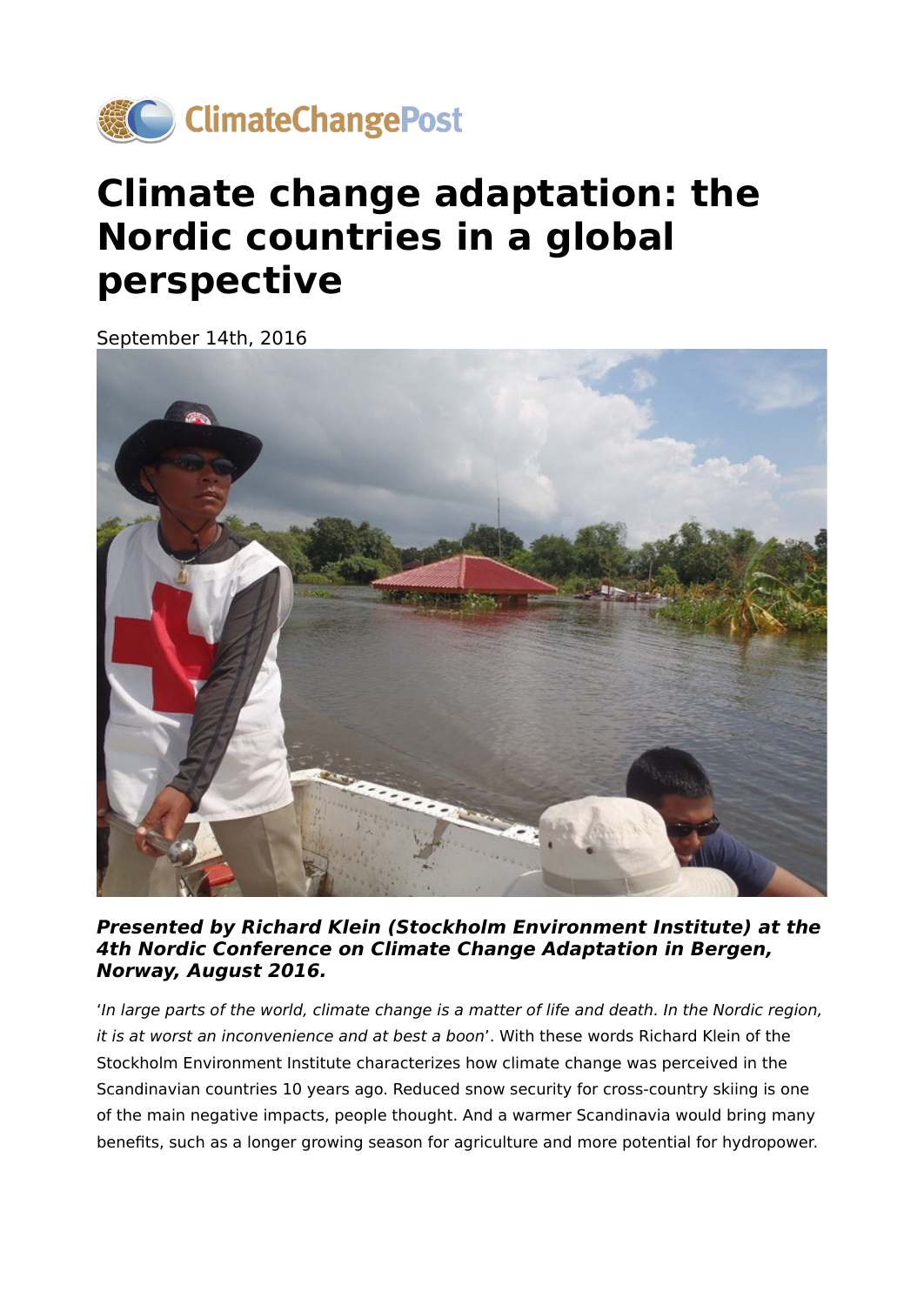Since then, this complacency about climate adaptation has faded as Scandinavian countries have faced destructive floods, windstorms, landslides and wildfires. Richard Klein adds another dimension to the relationship between climate change and the Nordic region: impacts that result from the Nordic region being connected to the rest of the world. He brings two impacts to the fore. The first is the effect that climate change impacts elsewhere in the world may have on Nordic people and business. Examples include the disruption of supply chains of international companies affected by the floods in Thailand in 2011, and Russia's grain export ban after wildfires had destroyed one third of the country's grain crop in 2010. The second impact is the way in which consumption patterns in Nordic countries may put other countries at higher risk of climate change. Examples are the destruction of rain forest to cultivate palm oil, and the large volumes of water that are used in water-stressed countries to produce goods for the Western world.

There are many more examples to illustrate how the world matters to the Nordic countries and how Nordic countries matter to the world, in terms of climate change. According to Richard these examples cover 3 types of interdependencies between the Nordic countries and the rest of the world: adaptation finance, indirect impacts, and consumption-driven vulnerability.

#### **International Adaptation Finance**

Nordic countries will have to contribute to supporting developing countries to adapt to the consequences of climate change. On a global scale total costs for adaptation will be tens to hundreds of billions of U.S. dollars per year. Nordic countries are mainstreaming their contribution into their development assistance. This may sound like the same money is labelled twice, while adaptation finance should be new and additional to development aid. 'Mainstreaming of adaptation finance into development aid is a good thing in principle', Richard states. 'Especially in Scandinavian countries, which already contribute their fair share to development aid. A lot can be achieved by creating synergies between adaptation and development. Being cost-effective is important, because donor countries are held accountable by their taxpayers.'

### **Indirect impacts of climate change**

We live in a globalized and hyper-connected world. Countries may be affected by developments in other countries, sometimes at the other side of the globe. Richard summarizes 4 pathways of indirect impact. The first one is biophysical. Along a river, for instance, droughts in upstream river basins reduce river flow and affect biophysical conditions downstream. Another is trade, like the example of disrupted supply chains in Thailand. Finance, number 3, is the fact that a devastating impact of extreme storms, floods or droughts on a country's economy may affect the economy in a distant country as well, because of a heavy burden on public or private financial resources. Fourth is the pathway of people on the move driven by droughts or conflicts, or moving from north to south in the summer season as tourists.